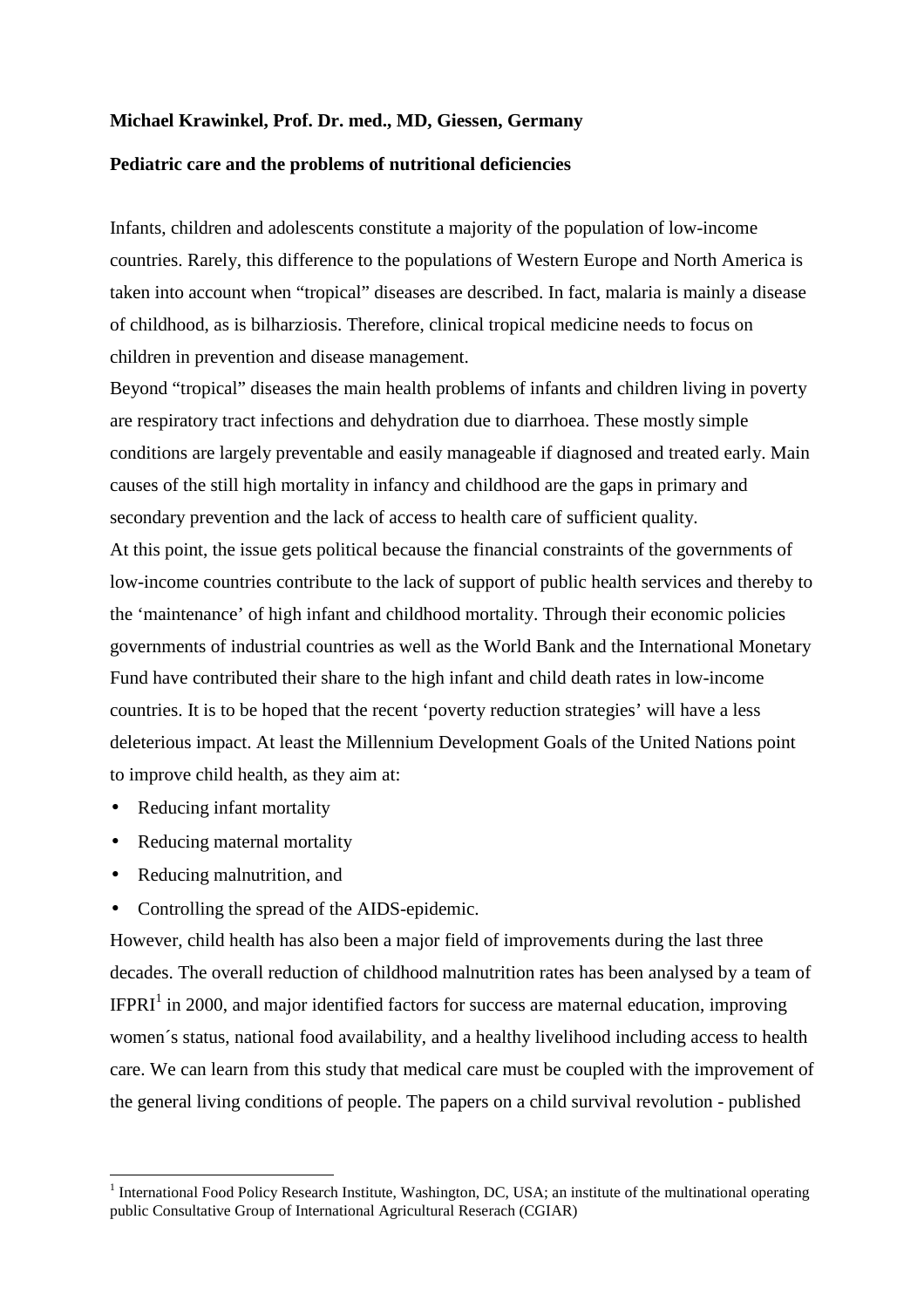by the Lancet in 2003<sup>2</sup> - provide more insight into the various aspects of what doctors can do and how they can interact with "non-health workers".

In the field of curative child health care, the Child Health and Development Group in the WHO took the lead in developing a strategy aiming at improved quality of curative care, the 'Integrated Management of Childhood Illness'-program 3 (IMCI). When a disease cannot be prevented one can at least aim at optimised care for the patient. Whereas in history progress in medical care was driven by medical research, here progress is driven by programmed activities. To standardize the care for the infant and child at the first contact to the health system, be it a primary care unit or a university teaching hospital, has meanwhile proven a successful strategy, from which care providers in industrial countries can learn as much as those in low-income countries and those 'in transition'.

A field where we still wait for a breakthrough in improving secondary prevention of diseases contributing to the high mortality of children in tropical countries are the immunisations against malaria and AIDS. But from tuberculosis we had to learn that even the availability of a vaccine could not prevent the reemergence of the TB-epidemic in association with poverty. Besides the improved concepts on prevention and care for the sick child, a major step forward has been the introduction of the '10 steps-concept in the management of severe malnutrition' by the nutrition department of the WHO. The mortality of children suffering from severe malnutrition has remained high throughout the  $20<sup>th</sup>$  century. Only a carefully designed strategy based on the present knowledge and understanding of the pathophysiology of the condition can overcome the high death toll of kwashiorkor<sup>4</sup>.

Nutritional deficiencies are not restricted to the visible forms of hunger. Micronutrient deficiencies, especially iodine, vitamine A, and iron deficiency, constitute separate conditions of ill-health. Whereas iodine deficiency is not restricted to the third world and can well be addressed by iodine fortification of salt for the vast majority of populations, vitamine A deficiency is common in areas where people live on a monotonous diet with insufficient intake of meat, animal-derived foods, palm oil and some vegetables containing ß-carotene. As vitamine A-deficiency causes blindness (xerophthalmia), supplementation of the vitamine is an absolute must. For prevention the approach is multifold, involving education for dietary diversification, fortification of oils and fats, and breeding for vitamin A-rich foods, vegetables as well as staples. The link between health, nutrition and agriculture is obvious.

 2 The Lancet (2003) Vol. 361, iss. 9351, 9376, 9377,9378, 9379, 9380

<sup>3</sup> Integrated Management of Childhood Illness (IMCI), WHO, Geneva, 2000

<sup>4</sup> Management of severe malnutrition, WHO, Geneva, 1998